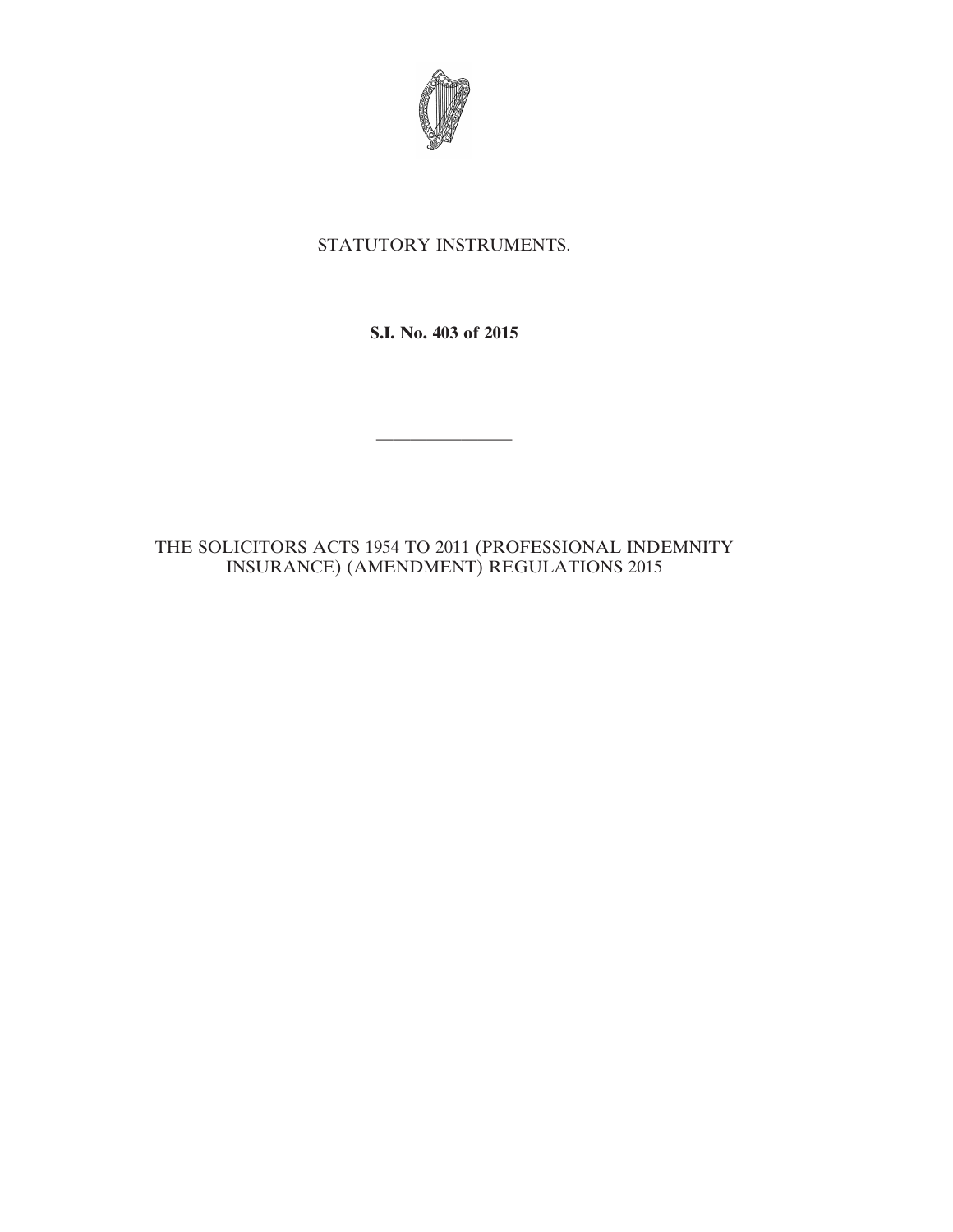## THE SOLICITORS ACTS 1954 TO 2011 (PROFESSIONAL INDEMNITY INSURANCE) (AMENDMENT) REGULATIONS 2015

THE LAW SOCIETY OF IRELAND, in exercise of the powers conferred on them by section 26 of the Solicitors (Amendment) Act 1994 HEREBY MAKE the following Regulations:

- 1. Preliminary and general
	- (*a*) These Regulations may be cited as The Solicitors Acts 1954 to 2011 (Professional Indemnity Insurance) (Amendment) Regulations 2015.
	- (*b*) These Regulations and the Solicitors Acts 1954 to 2011 (Professional Indemnity Insurance) Regulations 2014 (the "2014 Regulations") shall be construed together as one instrument. Terms used in these Regulations and defined in the 2014 Regulations shall, where the context so admits, have the respective meanings ascribed to them in those instruments.
	- (*c*) These Regulations shall come into operation on the 1st day of December 2015.
- 2. Amendment of Regulation 3 of the 2014 Regulations

Regulation 3 (Maintenance of Insurance) of the 2014 Regulations is amended by the insertion of a new clause 3(*b*) as follows after clause 3(*a*) and re-lettering the subsequent clauses accordingly:

> "(*b*) Each firm which submits a proposal form to a participating insurer(*s*) in respect of qualifying insurance (whether directly to the insurer or through a broker, agent or intermediary who is advising the firm on establishing and maintaining qualifying insurance) shall ensure that such proposal form does not contain any material misrepresentation or material non-disclosure (save for an innocent misrepresentation or innocent non-disclosure) on the part of the firm."

3. Amendment of Clause 6 of Appendix 1 of the 2014 Regulations

Clause 6 (Exclusions) of Appendix 1 of the 2014 Regulations is amended by inserting a new clause 6.18 as follows:

"6.18 Financial Sanctions

The Insurance may exclude liability of the Insurer to indemnify the Insured against any Claim to the extent that payment of such Claim

*Notice of the making of this Statutory Instrument was published in "Iris Oifigiúil" of* 25*th September*, 2015.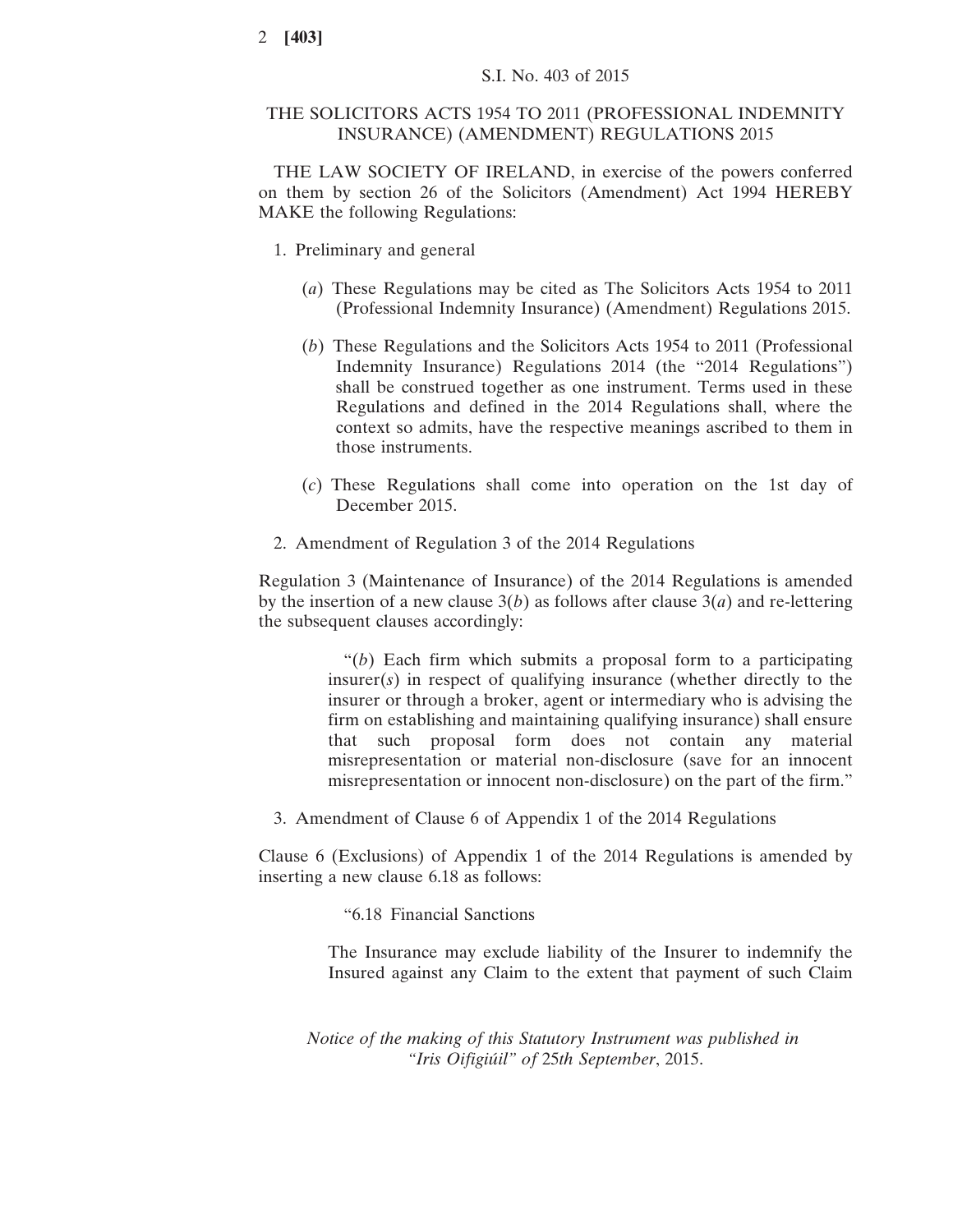would cause the Insurer to breach any United Nations resolutions or the trade or economic sanctions, laws or regulations of the European Union or any other jurisdiction applicable to the Insurer, such that the Insurer would be exposed to a sanction, prohibition or restriction."

4. Amendment of Clause 8 of Appendix 1 of the 2014 Regulations

Clause 8 (Dispute Resolution) of Appendix 1 of the 2014 Regulations is amended by the substitution of clause 8.3 of Appendix 1 of the 2014 Regulations for the following:

## "8.3 Conduct of Claims

8.3.1 The Insurance must provide that, pending resolution of any coverage dispute and without prejudice to any issue in dispute, the Insurer shall if so directed by the Law Society conduct any Claim against the Insured, advance Defence Costs to the Insured and if appropriate compromise and/or pay any Claim against the Insured, such a direction by the Society to be known as a Direction.

8.3.2 The Society may make a Direction as referred to in clause 8.3.1 upon receipt of a request for such Direction from the Insured (to the exclusion of all other parties) if it is satisfied, in its absolute discretion, that:-

- (*a*) the Insured has taken all reasonable steps, to resolve the dispute with the other party, including but not limited to participating in Arbitration until a final decision had been made by the arbitrator as outlined in clause 8.1;
- (*b*) there is a reasonable prospect that the coverage dispute will be resolved or determined in the Insured's favour;
- (*c*) the Insured has demonstrated to the satisfaction of the Society that, in connection with the claim made to the Insurer, the Insured has provided all information reasonably requested by the Insurer and answered all reasonable questions asked by the Insurer in relation to the subject matter of the dispute; and
- (*d*) it is fair and equitable in all the circumstances for such Direction to be given.

8.3.3 The Society may delegate its power to make a Direction in relation to a claim under clause 8.3.2 to an independent expert, to be appointed by the Society at its sole discretion and in accordance with any guidelines that may be adopted by the PII Committee from time to time in relation to the independence or expertise of any expert so appointed. For the avoidance of doubt, such independent expert must be satisfied that conditions (*a*) to (*d*) of clause 8.3.2 are met before making a Direction under that clause.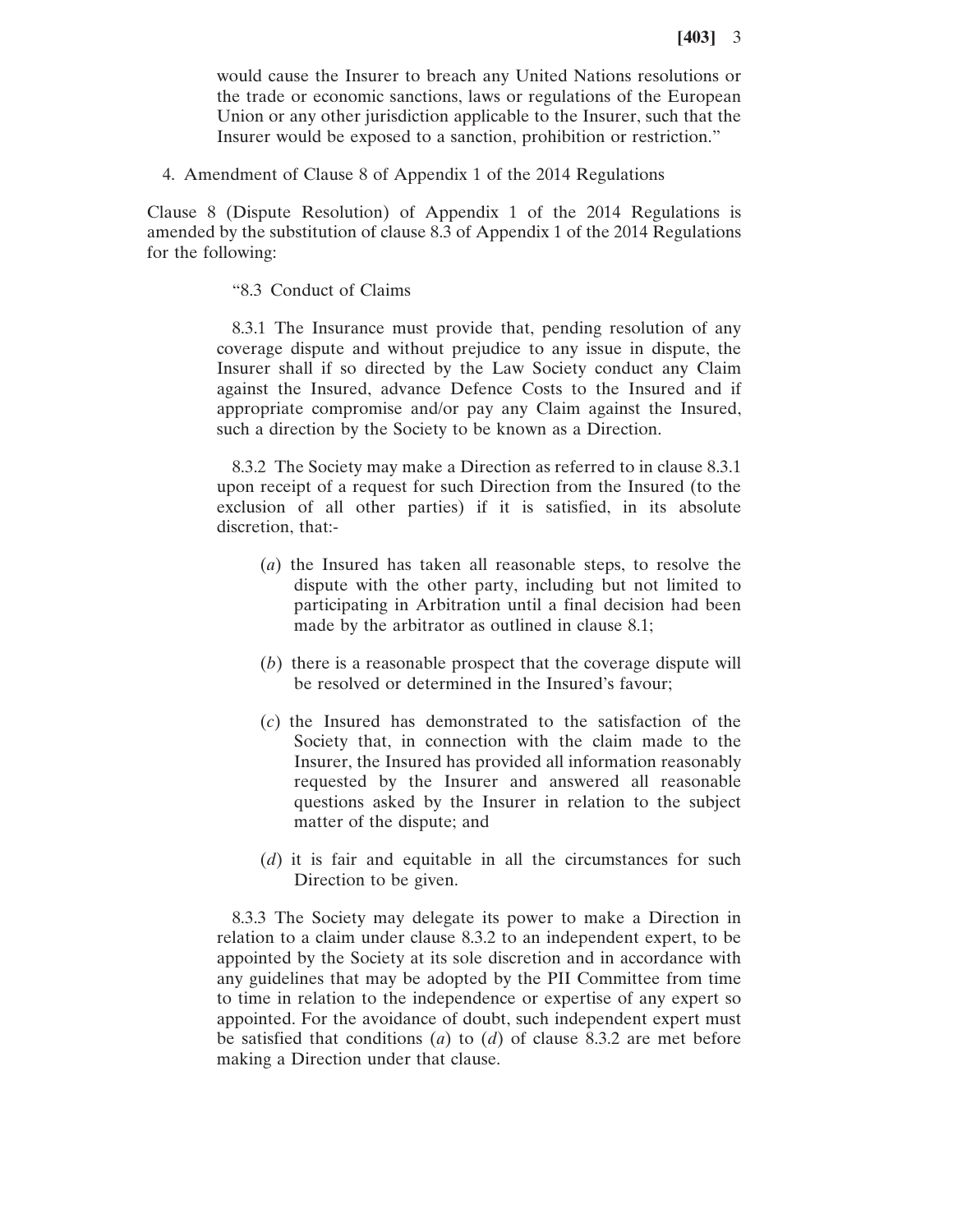## 4 **[403]**

8.3.4 The Insurance may provide that the Insured shall be required to afford reasonable co-operation to the Insurer in relation to the handling of any Claim against the Insured, subject to the Insurer agreeing to meet the Insured's reasonable costs of such co-operation, and the Insurance may further provide that the Insurer shall be entitled to recover from the Insured by way of damages a sum equal to the Insurer's loss arising from or connected with the Insured's failure to co-operate as required by the Insurance. For the avoidance of doubt, the Insurance may not permit the Insurer to refuse to pay any claim, or to cancel, terminate or avoid the Insurance, due to the Insured's failure to co-operate as required by the Insurer."



SIGNED on behalf of the Law Society of Ireland pursuant to section 79 of the Solicitors Act 1954. 23 September 2015.

KEVIN O'HIGGINS,

President of the Law Society of Ireland.